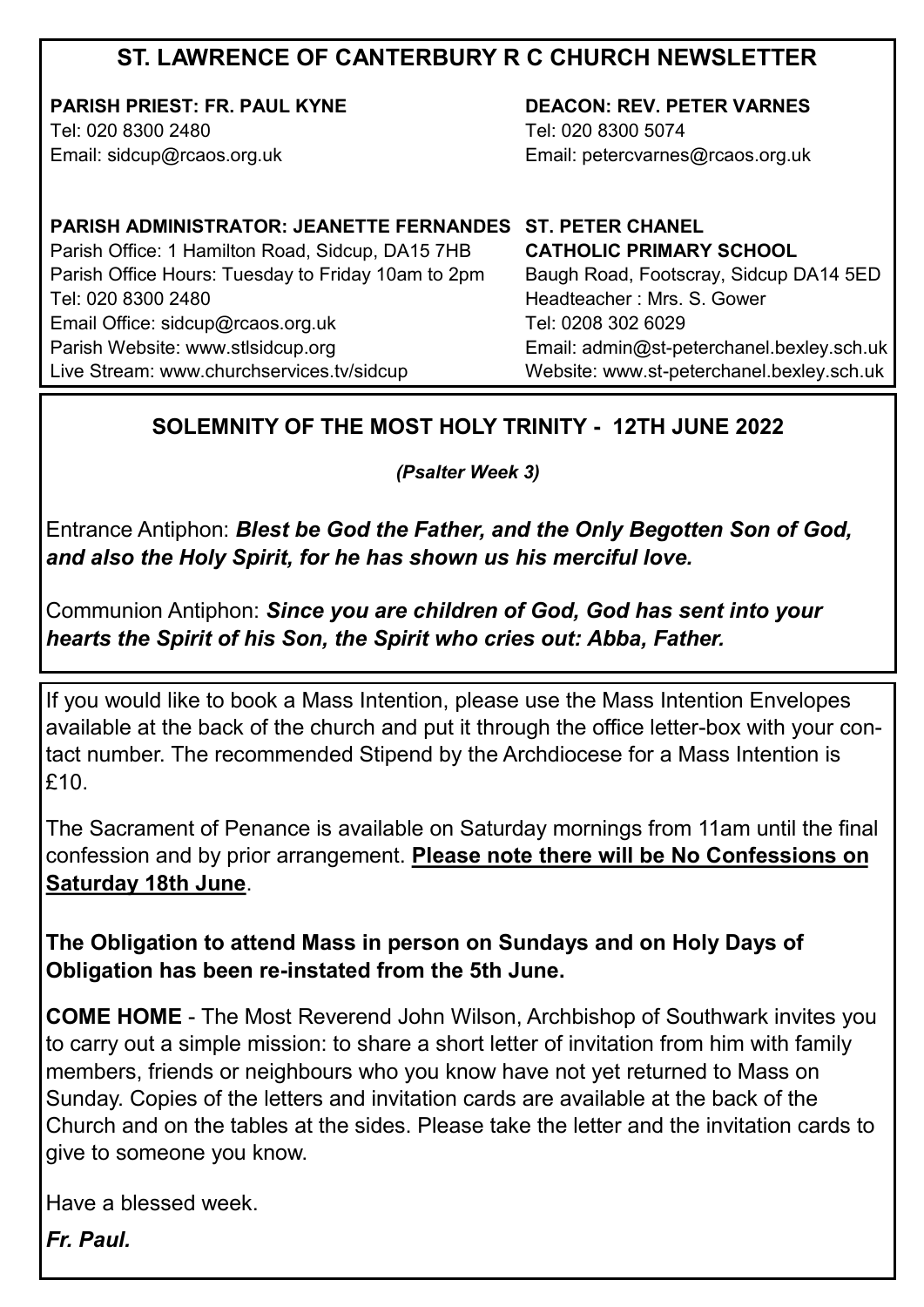**EXPOSITION OF THE BLESSED SACRAMENT - FRIDAYS 10AM - 12:00NOON** The Blessed Sacrament will be exposed on Fridays after the 9:30am Mass until 12:00noon. Everyone is encouraged to come and spend some time with our Lord.

#### **WELCOMING MINISTRY - SUNDAY MASSES**

We would like to restart having Welcomers at each of our Sunday Mass as we did before COVID. Welcomers at the Sunday Masses would greet parishioners, hand out newsletters and provide any assistance to the parishioners as required. If you wish to volunteer for this ministry please email your contact details to sidcup@rcaos.org.uk and write 'Welcoming Ministry' in the subject line.

### **PARENTS AND TODDLER GROUP - EXPRESSION OF INTEREST**

Following many baptisms in the parish over the past year the parish is considering starting up a Parents & toddlers group. The hall is currently available on Friday mornings should there be enough parents interested in starting a group. Please email [sidcup@rcaos.org.uk](mailto:sidcup@rcaos.org.uk) and write 'PARENTS & TODDLERS GROUP' in the subject line should you wish to volunteer to commence a group and we will get back to you.

#### **MASS SERVERS**

Would you like your children to serve Mass? Please let the parish know if you would like your children to be trained to serve a Saturday Evening or Sunday Morning Mass. Any child who has made their first Holy Communion is invited to serve Mass. Ideally we would like equal numbers of girls and boys. Please email [sidcup@rcaos.org.uk](mailto:sidcup@rcaos.org.uk) and write 'MASS SERVERS' in the subject line stating your child's name and the Mass at which they would be able to serve.

#### **FEAST OF CORPUS CHRISTI - SUNDAY 19TH JUNE 2022 10AM MASS**

All first Holy Communion children from this year's cohort are invited to once more wear their First Holy Communion attire and join in a procession before the 10am Mass. Please come to the hall by 9.45am.

## **SIDCUP FOODBANK AT NEW COMMUNITY CHURCH SIDCUP**

Just a reminder that there are two foodbank bins at the back of the church. If you are able to provide any non-perishable essentials for a weekly shop such as pasta, soup, beans, tea, coffee, sauces, tinned fish, squash, sugar, canned vegetables etc.. please do put them in the bins. There has been a sharp uplift in the need for food over the past two years during the COVID outbreak, and anything you may be able to give would be gratefully accepted. If you wanted any further info then just contact me. Thanks Nick Wells 07986 348013.

The 9:30am Mass on Thursday 16th June is replaced by the Funeral Mass at 10.00am.

# **DEATH NOTICES**

- 1. Funeral Mass for Stanley James William Gooch RIP will take place on Thursday 16th June at 10:00am followed by cremation at Eltham Crematorium at 11:30am.
- 2. Ann Purcell who sadly died during the week.

May their soul and the souls of all the faithful departed rest in peace. Amen.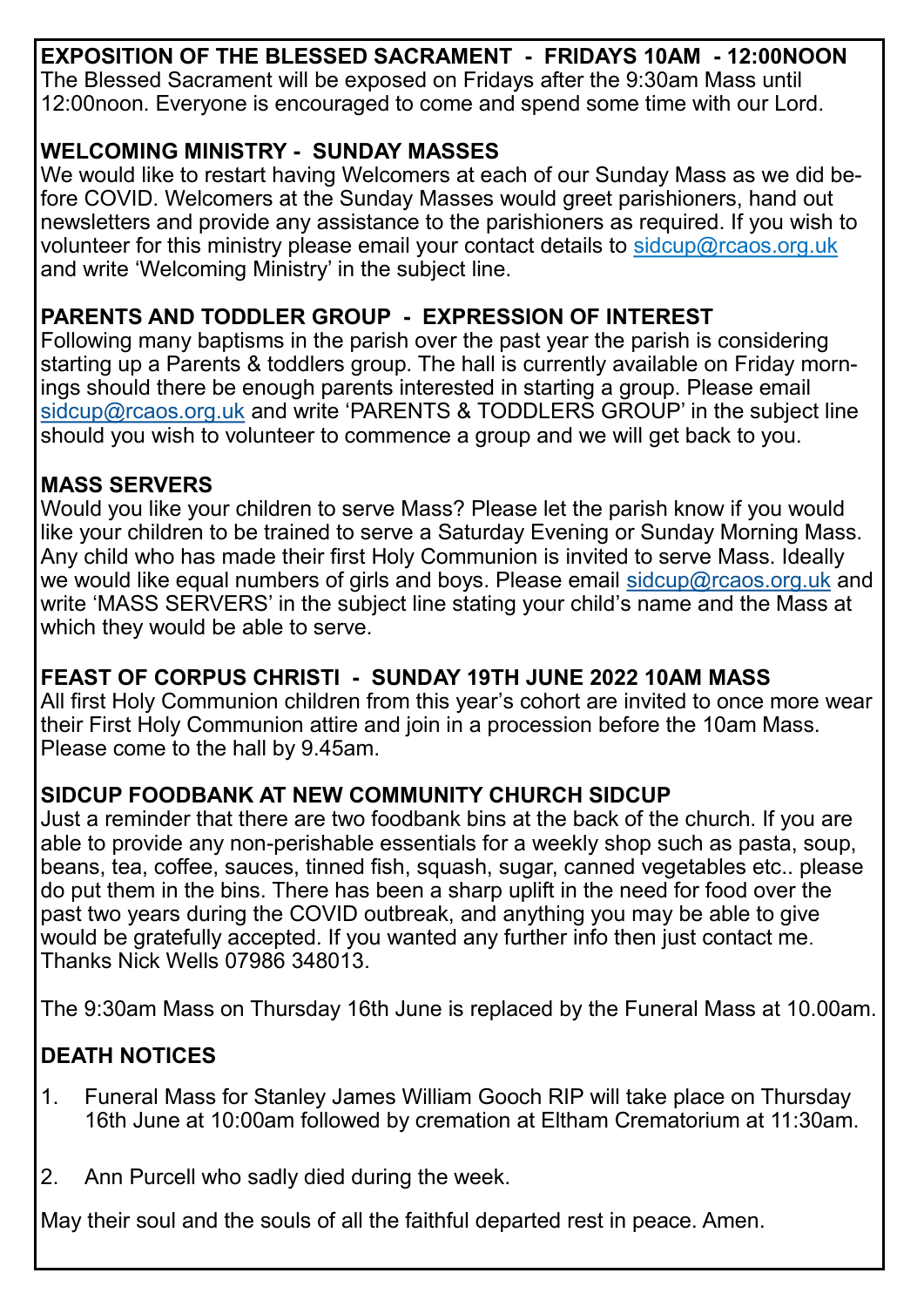## **SAINT CATHERINE'S GARDEN**

The small garden bed to the left of the church doors is called St. Catherine's Garden or the White Garden. It is in remembrance of babies who were still born or died very soon after birth, and has not been updated for some time. If any parishioner would like the name of any child in these circumstances to be added to this list please email the details to Deacon Peter on petervarnes@rcaos.org.uk.

### **PARISH COFFEE MORNINGS**

The coffee mornings are held after the 8:30am and 10:00am Mass on Sundays and on Wednesdays from 10am to 11:30am. Please come along.

### **A DAY WITH MARY**

**Saturday 25th June -** 10:00am to 5:15pm at Our Lady Help of Christians, Mottingham Road, SE9 4ST. See the notice board for details or visit www.adaywithmary.org.

#### **MASS IN CELEBRATION OF THE SACRAMENT OF MARRIAGE - 9TH JULY AT ST. GEORGE'S CATHEDRAL**

If you are celebrating your  $1<sup>st</sup>/10<sup>th</sup>/25<sup>th</sup>/40<sup>th</sup>/60<sup>th</sup> +$  wedding anniversary this year, please apply as soon as possible, **and no later than June 15**. Get in touch with us at [mflse@rcaos.org.uk](mailto:mflse@rcaos.org.uk) so you can receive an invitation from the Archbishop. Spaces are limited. Email us with your parish location, your names, address, the anniversary you are celebrating. Marriage & Family Life South East Team.

# **ALTAR SERVERS' SUMMER BREAK 2022 - 2ND - 5TH AUGUST**

For altar servers, boys and girls, aged 11-17, of the Archdiocese of Southwark. The cost is £199, which covers all accommodation, games and entrance into Thorpe Park. Please contact Fr Stephen Boyle on 01322 220075 email: dartford@rcaos.org.uk. See the poster on the notice board for further details.

## **THE PASSAGE ANNUAL GARDEN PARTY**

[Join the Passage Charity for a spectacular evening](https://ww1.emma-live.com/passagegardenparty/?purchase_tickets) on Thursday 7th July 6pm to 9pm in the historic College Garden at Westminster Abbey. Enjoy a delicious barbeque, drinks, raffle and silent auction. The fabulous Endurance Steel Orchestra who will be performing live! For tickets visit passage.org.uk/events/garden-party or email events@passage.org.uk or T: 020 7592 1856.

## **ARCHBISHOP'S CERTIFICATE COURSE**

The Agency for Evangelisation and Catechesis invites applications for 2022/2024 Archbishop's Certificate Course starting on the 8th October 2022. The Archbishop's Certificate is an online, systematic course for anyone wishing to know their Catholic faith more deeply and to develop the skills to share this faith with others. This certificate course is undertaken over two years with attendance at three study days (on Saturdays) at the Amigo Hall, St George's Cathedral, in Southwark. The study days combine a balance of teaching, liturgy, fellowship and prayer.

For information please check the following website: https://aec.rcaos.org.uk/archcert or Email: archcert@rcaos.org.uk.

## **SYCAMORE**

An informal course about the Christian faith and its relevance for life today. Explore your beliefs, share ideas, meet people and think about questions that really matter. For further information visit the link: https://www.sycamore.fm.